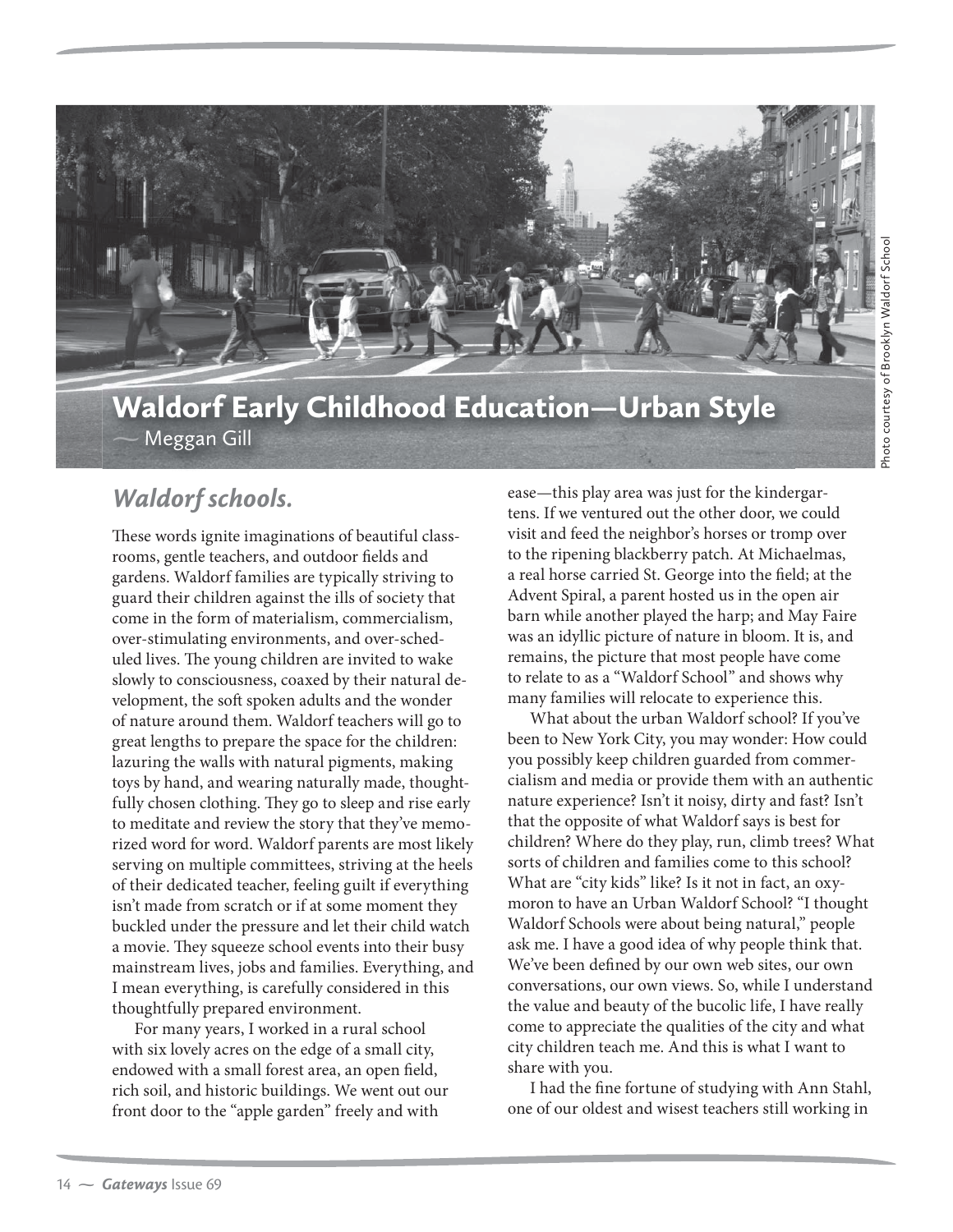our midst. She asked us soon-to-be teachers: What is, in fact, the definition of a Waldorf School? Is it the crayons, the walls, the songs? Or rather, is it the teacher, the striving, the intentions that the children are imitating?

"We are, after all, dealing with what will live in the future, not in the present generation … In us has to live what only the following generations will bring to outer manifestation. Something of prophetic becoming one with the future development of humanity has to live in us." These are words spoken by Rudolf Steiner at the opening ceremonies of the first school in the city of Stuttgart, Germany in 1919.

In Brooklyn, on the way to and from school, young children navigate a variety of loud sounds, the presence of strangers, and countless images. Sometimes, they walk to school or get a "car service," but more often they take the subway train or metro bus. On weekends and short vacations our children enjoy their upstate country homes, and on longer breaks travel the world, Europe, or the Cayman Islands. They know about the twin towers, what googleplex is, and the dangers of drinking the tap water. The lives of our children's parents are not typically marked by clocking into Monday-to-Friday jobs, affording a steady schedule and paycheck. Instead our parent body consists primarily of writers, actors, musicians, artists, filmmakers, financiers, and lawyers, working project to project, ambition to ambition. Also, with ours being one of many private schools that New Yorkers can choose from, most people do their due diligence in regards to a Waldorf school's stance on media and have already made these choices for their own life and health even before having children. So, while many of them work in media, many have TV-free homes.

As with many Waldorf schools, our large, brick building, also known as the "castle," is an oasis. We have rainbow colored walls; dedicated, inspired teachers; and beeswax crayons. We have rooftop beehives, a developing postage-stamp-sized play yard and garden terraces on each corner of the building. We've gone to every extent possible to ensure the quality of the air, water and any other material to make sure it's as hazard-free as possible, even though our neighborhood has been historically referred to as the "lead belt." Our classrooms, in fact our whole building, has been laboriously transformed on the inside to look more like a Waldorf school and less like

the Catholic school it was for many years, which had stood empty and minimally cared for over 25 years. True to the footprint of most New York buildings, our classrooms are small, and every bit of storage space is thoughtfully used, no hoarding allowed. When I have a visitor or a parent in the classroom, I have to instruct them to move to different parts of the room during different activities. We also spend a bit of time daily rearranging our furniture to provide for more movement space and have designed cleverly configured tables to allow for different activities.

Our daily nature walk consists of crossing intersections and playing in a community playground where three or four other neighborhood schools and daycares frequently come. There are climbing structures and cement but also a rim of grass with seasonal wildflowers and tall gingko trees. The children are happy to collect bottle caps and lost hair beads, which they lovingly call "treasures" and leave in the gnome homes decorated with a few dandelions, sticks, and the coveted random piece of plastic.

Around our school live community members, primarily of Afro-Caribbean descent, and a growing number of gentrifying young hipsters, living inexpensively in order to attend the local, prestigious art college. On any given day, we see some people who are on drugs and/or mentally disabled, trudging along talking to themselves or just standing in utter stasis. We pass the needle exchange bus parked outside the church and religious altruists passing out literature. We hear a variety of loud emergency sirens, car alarms, pumping stereos, and personal squabbles on the street corners. We walk past construction sites, condemned buildings and trash bags that line the street curb. Sometimes we even see a rat scurry out or step in some dog poop.

When the children in my class are big enough and ready, I take my kindergartners on the subway train most Fridays to our local, 526-acre city park. Here we bask in the comfort of tall trees, watching autumn turn leaves from green to gold and red. In the winter, we have the place to ourselves. Then we spend time throwing chunks of ice into the lake, "skating" on frozen-over fields, and then drink tea from a thermos while we watch the ducks that also stayed for the winter. Boldly comes the New York springtime with a plethora of blossoms, covering the ground and the trees. The squirrels offer us plenty of entertainment as we hike to the big field where we spend the day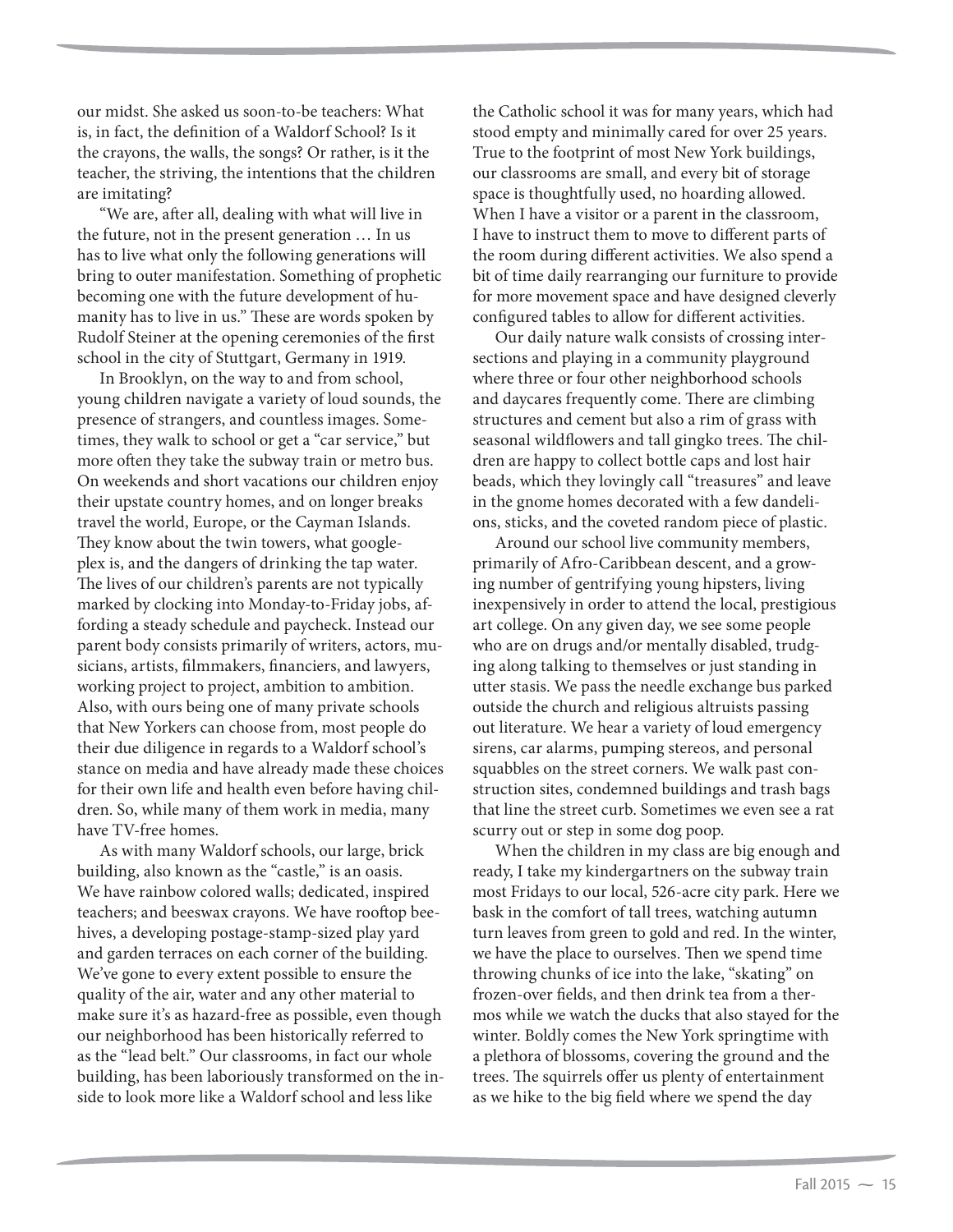watching the clouds pass overhead. Then it's time to head back. Pulling them along on our rope-train, I feel the tangible weight of the city on the children come again with the subway platform, the cement under our feet, the street corners, and the rush of the city. It's a long day, but oh, so worth it.

I find that I LOVE working in an urban school. Why?

One of the biggest surprises that I've had moving to the city is that being around so many people brings the children a beautiful sense of belonging. We know our neighbors, young and old, and of many, many races. We greet our crossing guards, our cobblers opening shops, building

superintendents sweeping the sidewalks, and construction workers who are already at work for the day. These are real people engaged in real work, and it is through watching their activity that we understand the world. For example, in New York, where we primarily walk everywhere, people must re-sole their shoes frequently. This past winter my class was doing a circle about a cobbler and all the (Brooklyn) townspeople whom he would help. So we went one morning into our local cobbler's shop, "Magic Joe's," owned by an older Jewish man who had been resoling my shoes for a long time. We burst into his store bringing tea and homemade bread, sang our songs and danced our dance for him. He was so touched that we made this connection that he asked me if he could give something in return to the children. A few days later we returned and he gave each of the children a clementine and a very warm thank you. Here, nature isn't handed to us. We have to cultivate our human nature and good will to create opportunities for the children to experience life in its purest form.

In regards to relating to the earth, its creatures, and the cycle of life, I have found again to my surprise, that the children, at least in our community, are very sensitive and observant. An unexpected benefit of having small indoor spaces and public transportation is that the children, as part of their lifestyle, are outside—walking, climbing many stairs and frequenting our abundant parks. They experience themselves in regards to the changing weather



and develop their will forces to fully dress in winter clothes, learn when to shed them, hydrate when hot, and rest when they are tired. A daffodil, a snowflake, a bird's nest, a clap of thunder, or a sweaty, hot day are noticeable and perhaps leave an impression of natural processes against the backdrop of sidewalks, bricks and bustle that suburban children may take for granted. Once, while walking along our street and singing a classic song you may know, written by a famous folk singer who happened to be a grandparent at our school, a child looked up and said, "There it is!" Sure, enough! A mother mourning dove was "nesting in the branch on the tree and the tree in a hole and the hole in the ground, and the green grass grew all around, all around! And the green grass grew all around!" Magic.

It is true that our city children tend towards the nerve-sense/intellectually-awakened spectrum of development. You likely know what these children are like in your own classes; we just have more of them. To respond to this, we, as teachers, must find ways not to diminish their experience or feel pity for the children because of the demands of their environment. We have to be creative about how we offer them opportunities to breathe, to feel secure in themselves and their bodies, to experience variety in movement, and to encourage rhythm in and out of the classroom. This requires us to examine closely who they are, what their home lives are like and to bring acceptance and balance to those qualities. It means that the children speak and are spoken